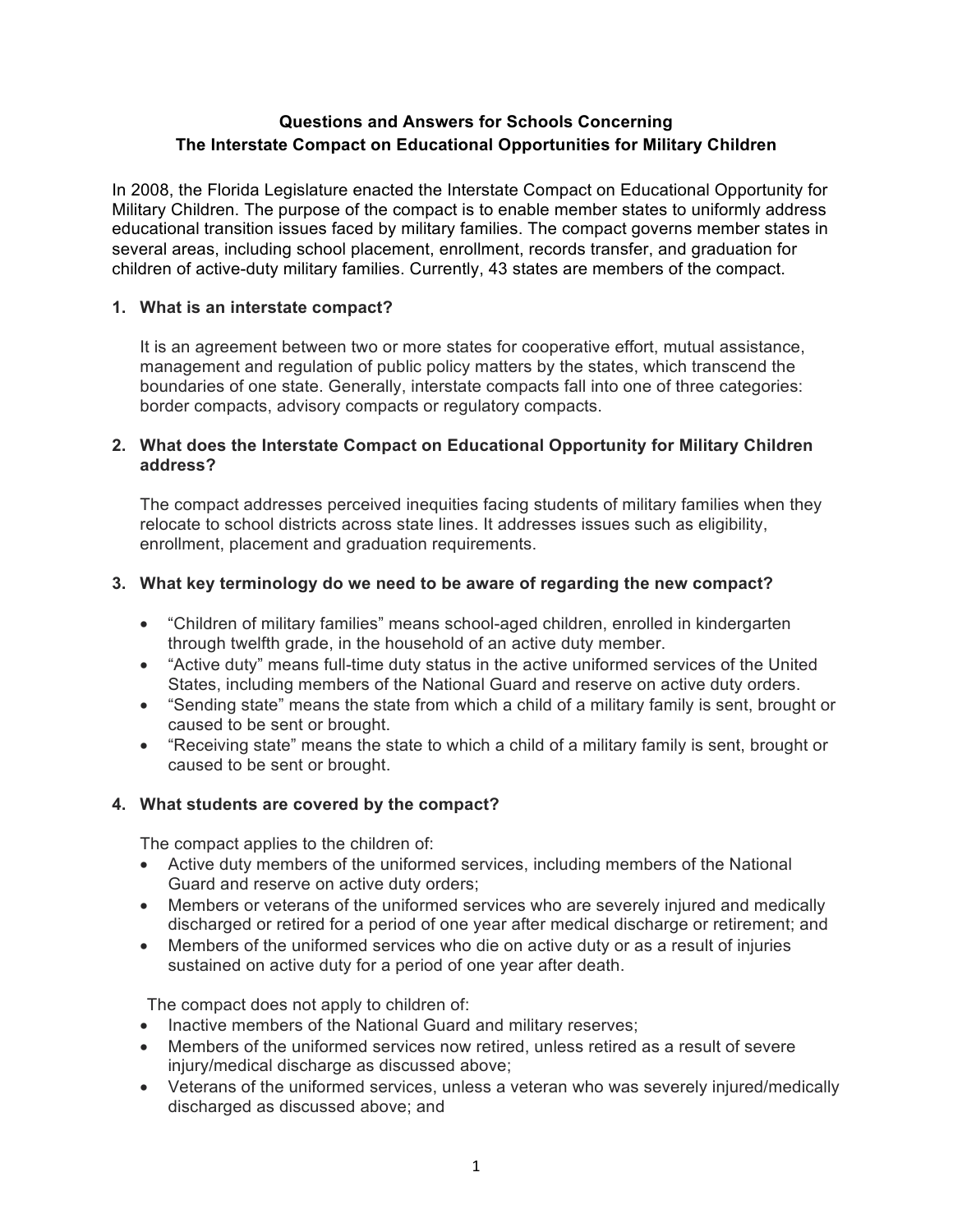• Other U.S. Department of Defense personnel and other federal agency civilian and contract employees not defined as active duty members of the uniformed services.

### **5. What educational records can we accept when a new military family enrolls their student?**

If official education records cannot be released to the parents for the purpose of transfer, the custodian of the records in the school of the sending state shall prepare and furnish to the parent a complete set of unofficial education records. Upon the receipt of the unofficial education records by the school in the receiving state, the school shall enroll and appropriately place, as quickly as possible, the student based on the information provided pending validation by the official records.

### **6. When should we expect to receive official records and transcripts from the sending school?**

With the enrollment and conditional placement of a student, the school in the receiving state shall request the student's official education record from the school in the sending state. The school in the sending state, upon receipt of such request, must furnish the official education records to the school in the receiving state within ten days.

### **7. What is the timeline for acquiring proof of immunizations for new students to the state of Florida?**

A student is required to obtain any immunization required by the state of Florida within 30 days from the date of enrollment. If a series of immunization is required, the initial vaccinations must be obtained within the 30-day period.

### **8. What is the procedure for allowing a student to enter kindergarten and/or first grade in Florida if the sending state has a different entrance age requirement?**

Students shall be allowed to continue their enrollment at grade level in the school of the receiving state commensurate with their grade level from a school in the sending state at the time of transition, regardless of age.

### **9. What grade level should a new student be placed in if they don't meet Florida's age requirement?**

A student who has completed the prerequisite grade level in a school in the sending state shall be eligible for enrollment in the next highest grade level in a school in the receiving state, regardless of age. A student transferring after the start of the school year in a school in the receiving state shall enter the school on their validated level from a school in the sending state.

### **10. What documentation must be provided if the parent is not present to enroll the military dependent child?**

A special power of attorney, relative to the guardianship of a child of a military family, executed under applicable law is sufficient for the purposes of enrollment and all other actions requiring parental participation and consent.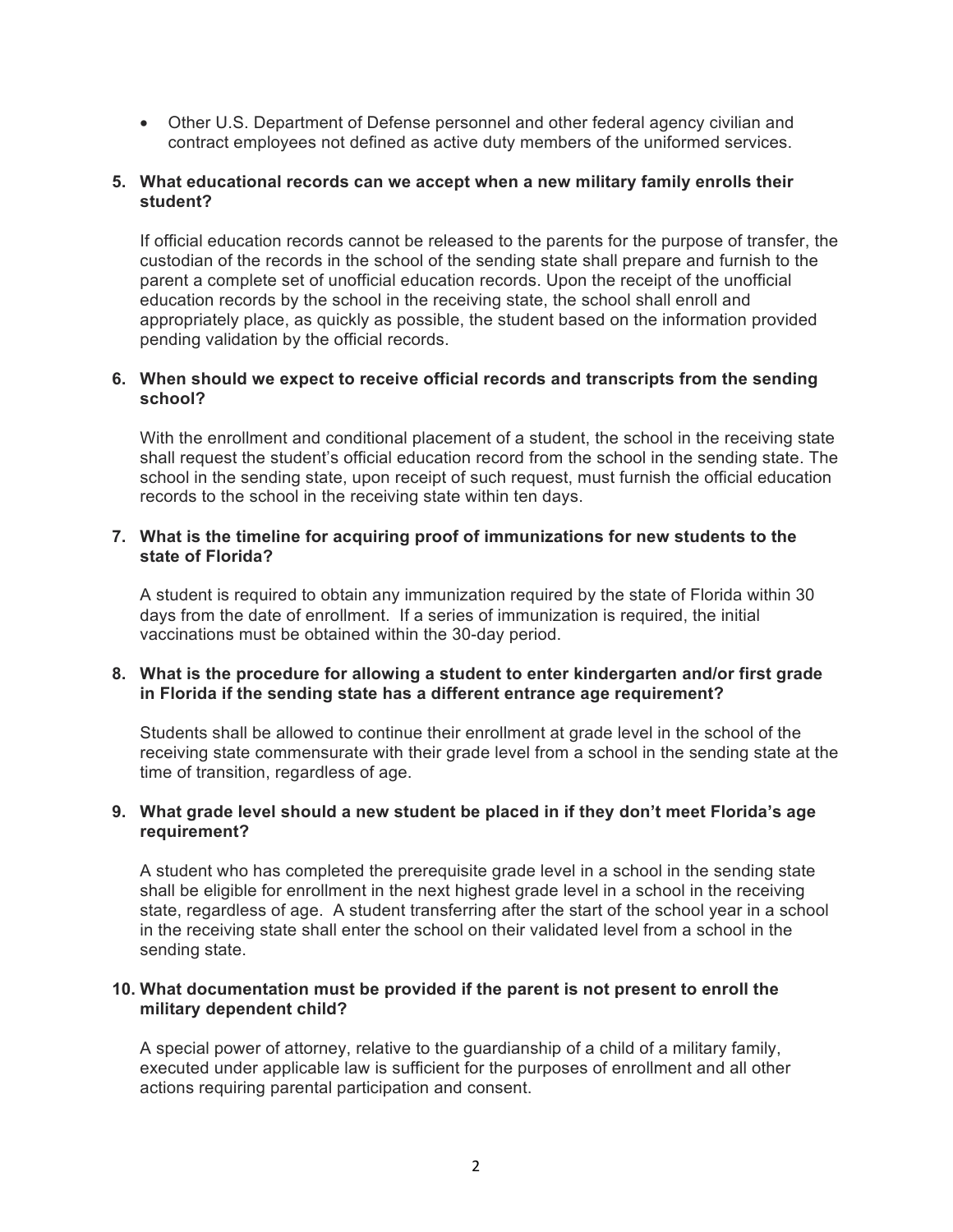## **11. Can a school district charge tuition to a transitioning military child?**

No, a school district is prohibited from charging tuition to a transitioning military child placed in the care of a noncustodial parent who lives in a jurisdiction other than that of the custodial parent.

## **12. Can a transitioning military child continue enrollment in their zoned school even if they are placed in the care of a noncustodial parent who lives outside of the zoned school jurisdiction?**

Yes, a transitioning military child, placed in the care of a noncustodial parent or other person standing in loco parentis, who lives in a jurisdiction other than that of the custodial parent, may continue to attend the school in which the child was enrolled while residing with the custodial parent.

#### **13. Who provides the transportation for a transitioning military child to remain at their zoned school even though they are living outside of the zoned school jurisdiction?**

If the transitioning military child now resides outside of the zoned school jurisdiction it is the responsibility of the noncustodial parent or other person standing in loco parentis to provide transportation for the transitioning military child to remain at their zoned school.

### **14. What is the procedure for new military children to enroll in magnet/charter schools?**

Enrolling military children must be allowed to complete an application for a magnet school and they will be placed at the top of the waiting list for entry. Charter schools may give enrollment preferences to recently transferred children of active duty military personnel, but are not required to do so. Active duty military parents should contact the charter school to determine the school's enrollment procedures and preferences.

#### **15. What educational courses should a transferring military child be placed in?**

A student in the receiving state shall initially honor placement of a transferring student in educational courses, if such courses are offered, based on the student's enrollment in the sending state school. Course placement includes, but is not limited to, honors, international baccalaureate, advanced placement, vocational, technical and career pathways courses.

### **16. What is the procedure for placing a transferring military child in a class that has reached class size based on Florida's class size requirements?**

The constitution of the state of Florida overrides the Interstate Compact. No student moving into this state should be placed in a class that causes that class to go over the class size for that grade thus placing that school out of compliance with the state law.

### **17. What are the requirements for placing a transferring military student in the gifted or English as a second language program?**

A receiving state school shall **initially** honor placement of a student in education programs based on current education assessments conducted at a school in the sending state for programs such as gifted and talented and English as a second language. Further assessments may be conducted at the receiving school to determine eligibility for these programs in the state of Florida.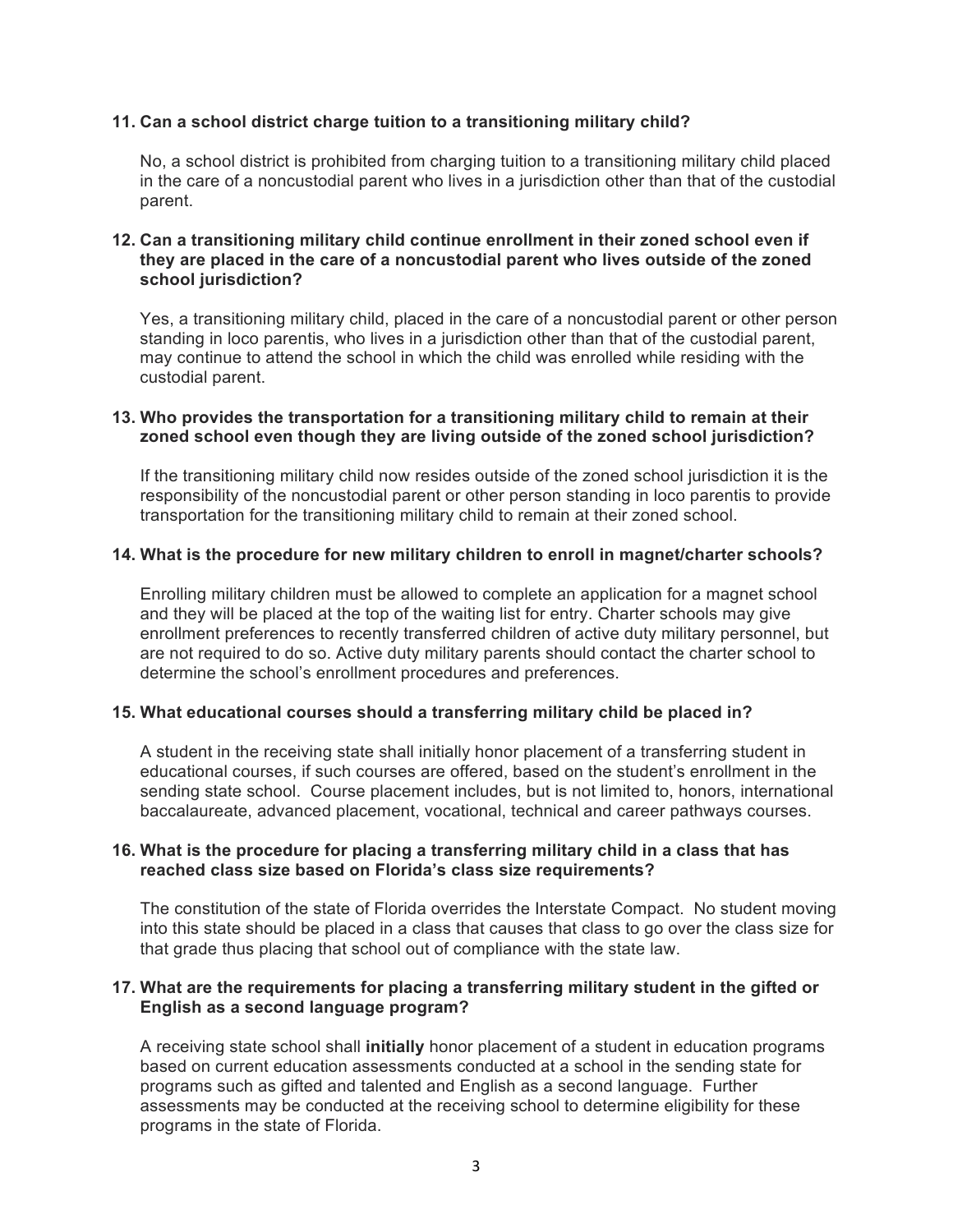### **18. What are the requirements for providing services to students with a current Individual Education Plan (IEP)?**

A school in a receiving state shall **initially** provide comparable services to a student with disabilities based on the student's current IEP and shall make reasonable accommodations and modifications to address the needs of that incoming student with disabilities in accordance with Federal law.

### **19. Can a school perform evaluations to determine appropriate placements in the state of Florida?**

Yes, with respect to these **initial** placement issues (gifted, ELL, IEP), nothing precludes a school in the receiving state from performing subsequent evaluations to ensure appropriate placement of a student. Further, school districts shall have flexibility in waiving course or program prerequisites or other preconditions for placement.

### **20. What attendance issues are addressed by the compact?**

A student whose parent or legal guardian is an active duty member of the armed forces and has been called to do duty for, is on leave from, or immediately returned from deployment to a combat zone shall be granted additional excused absences at the discretion of a school district's superintendent to visit with the student's parent/legal guardian relative to such leave or deployment.

## **21. What about extracurricular participation and eligibility?**

State and local education agencies shall facilitate the opportunity for the inclusion of military children in extracurricular activities to the extent they are otherwise qualified, regardless of application deadlines.

### **22. What does a school need to do to facilitate on-time graduation for transferring military children?**

- A school district shall waive specific courses required for graduation if similar course work has been satisfactorily completed in another school district or shall provide reasonable justification for denial. If a waiver is not granted to a student who would qualify to graduate from a school of the sending state, the school of the receiving state shall provide an alternative means of acquiring required coursework so that graduation may occur on time.
- States shall accept exit or end-of-course exams required for graduation from a school in the sending state or national norm-referenced achievement tests or alternative testing, in lieu of testing requirements for graduation in a school of the receiving state.
- If a transitioning student who transfers in his/her senior year is ineligible to graduate from a school in the receiving state after all alternatives have been considered, both the sending and receiving state schools shall ensure the receipt of a diploma from the sending state school if the student meets the graduation requirements of the sending state school.